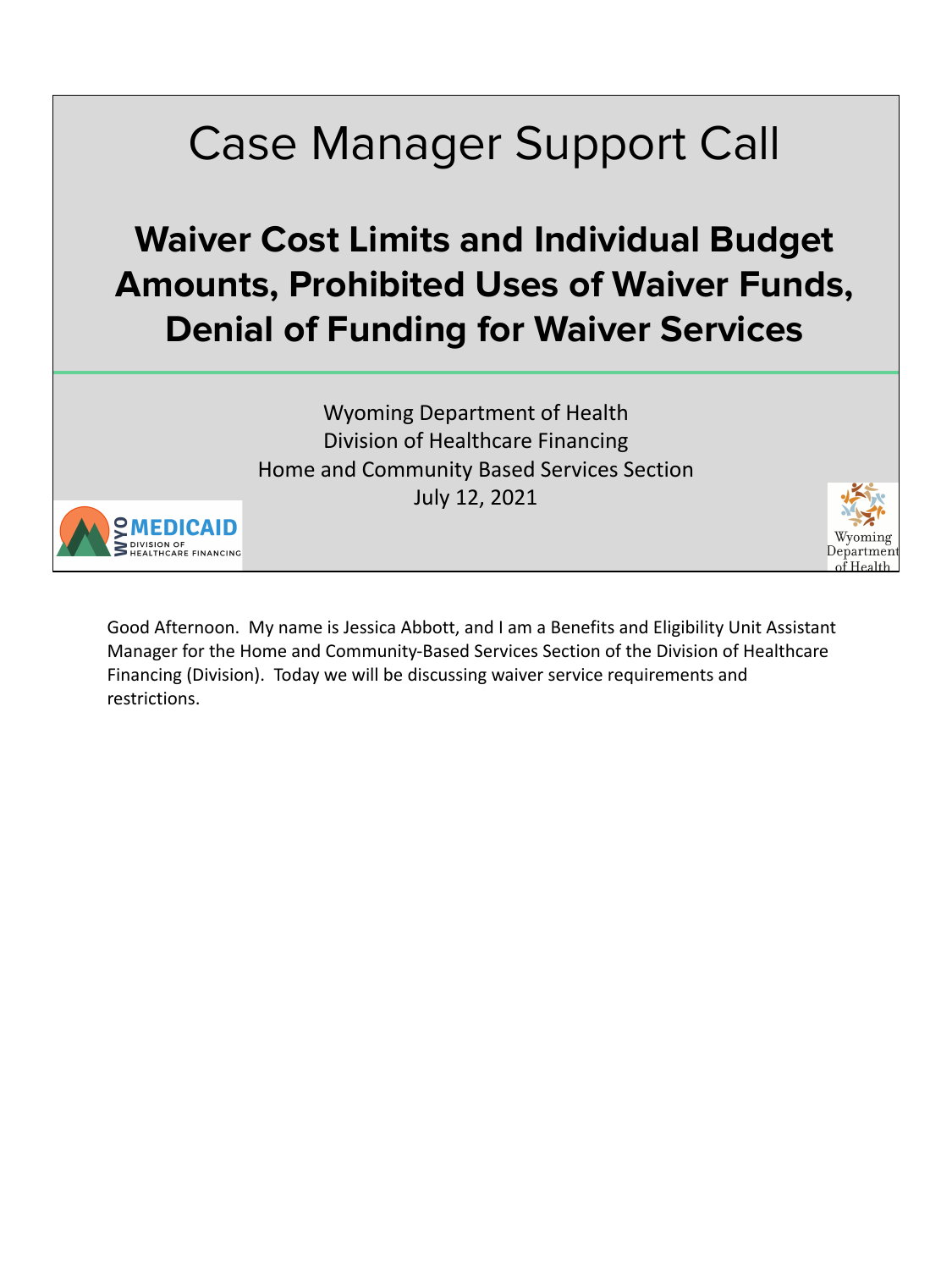

The purpose of this training is to explain the determination and calculation of a participant's individual budget amount, and review situations in which waiver services will be prohibited or denied.

The purpose of this training is to explain the determination and calculation of a participant's individual budget amount, and review situations in which waiver services will be prohibited or denied.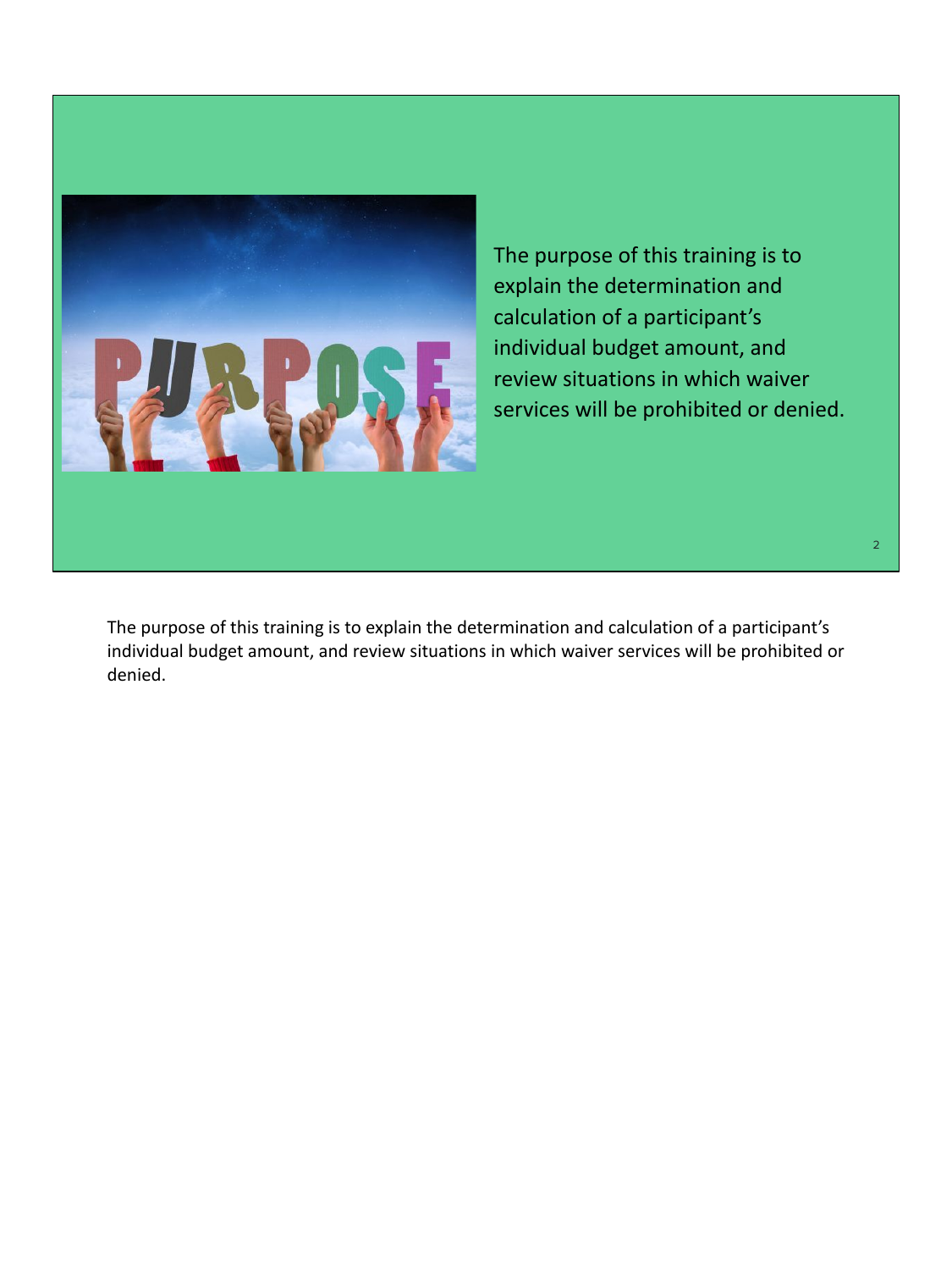#### **Training Agenda**

- The purpose of the individual budget amount (IBA) and how it is calculated
- Prohibited uses of waiver funds
- Situations in which participants will be denied waiver funding

At the end of this training, the following topics will have been introduced and explained:

● We will review individual budget amount (IBA), its purpose, and how it is calculated for participants of the Supports and Comprehensive Waivers.

- We will outline situations in which waiver funding cannot be used.
- Finally, we will discuss situations in which participants will be denied waiver funding.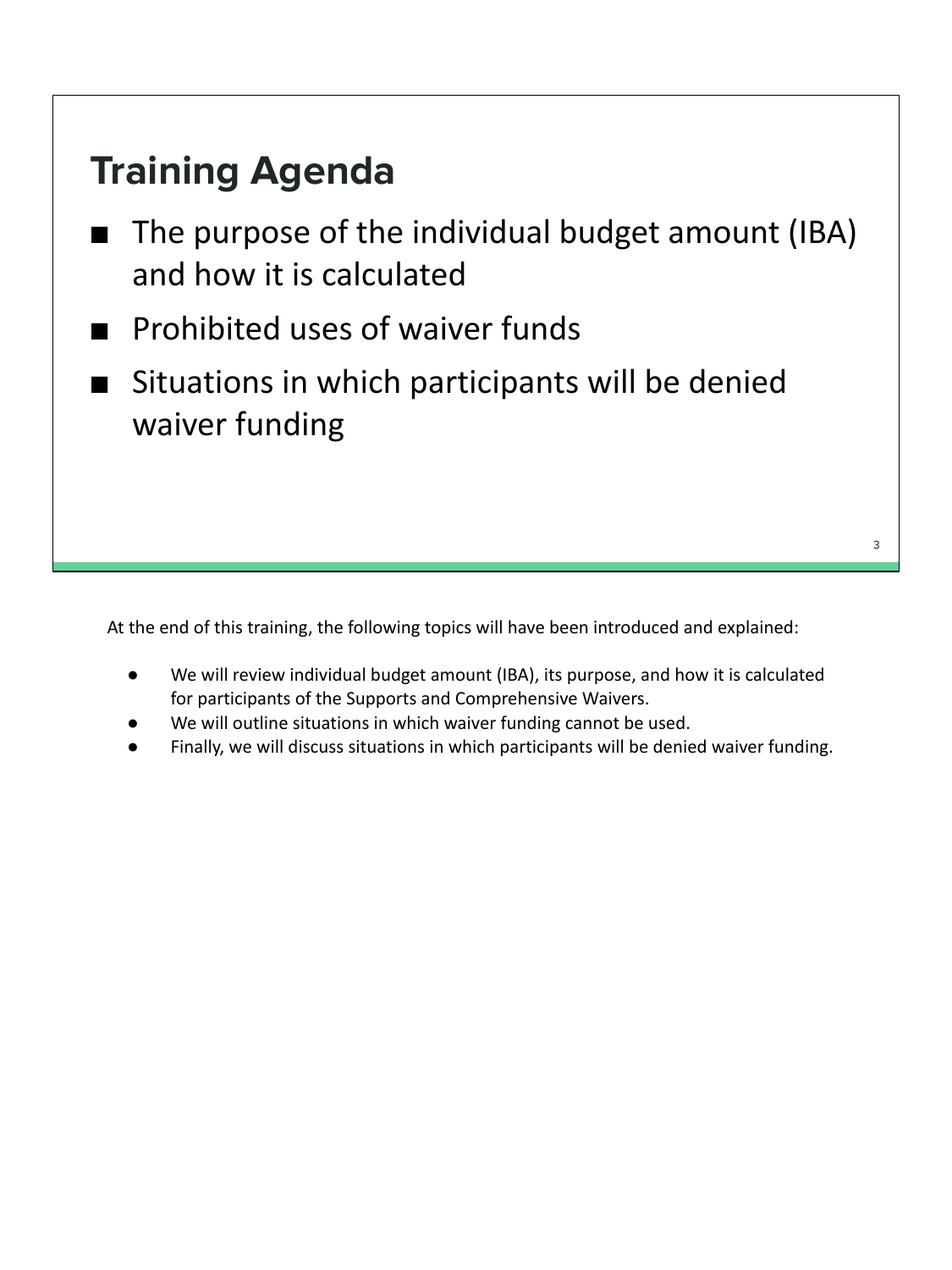

Case managers must ensure that the participant can spend their IBA to get the services and supports they need.

Choice is a basic tenet of home and community-based waiver services. Participants must have the freedom to choose the services they receive and who provides their services, where they live, with whom they spend time, and what they want for their future. Having choice is paramount to human dignity.

As we discuss participant IBAs, it is important to remember that the participant has choice in how their IBA is spent, as long as the services they choose align with the service index and program regulations. A key component of person-centered planning is ensuring that a participant's services are selected based on their wants and needs. Plan of care teams should never make an assumption that specific services should be included on a participant's plan, or that the participant's IBA should be spent a certain way. Case managers should explain the different services that are available, and make sure that the participant understands that they can have multiple services and providers on their IPC. The participant's wants and needs should always be considered first.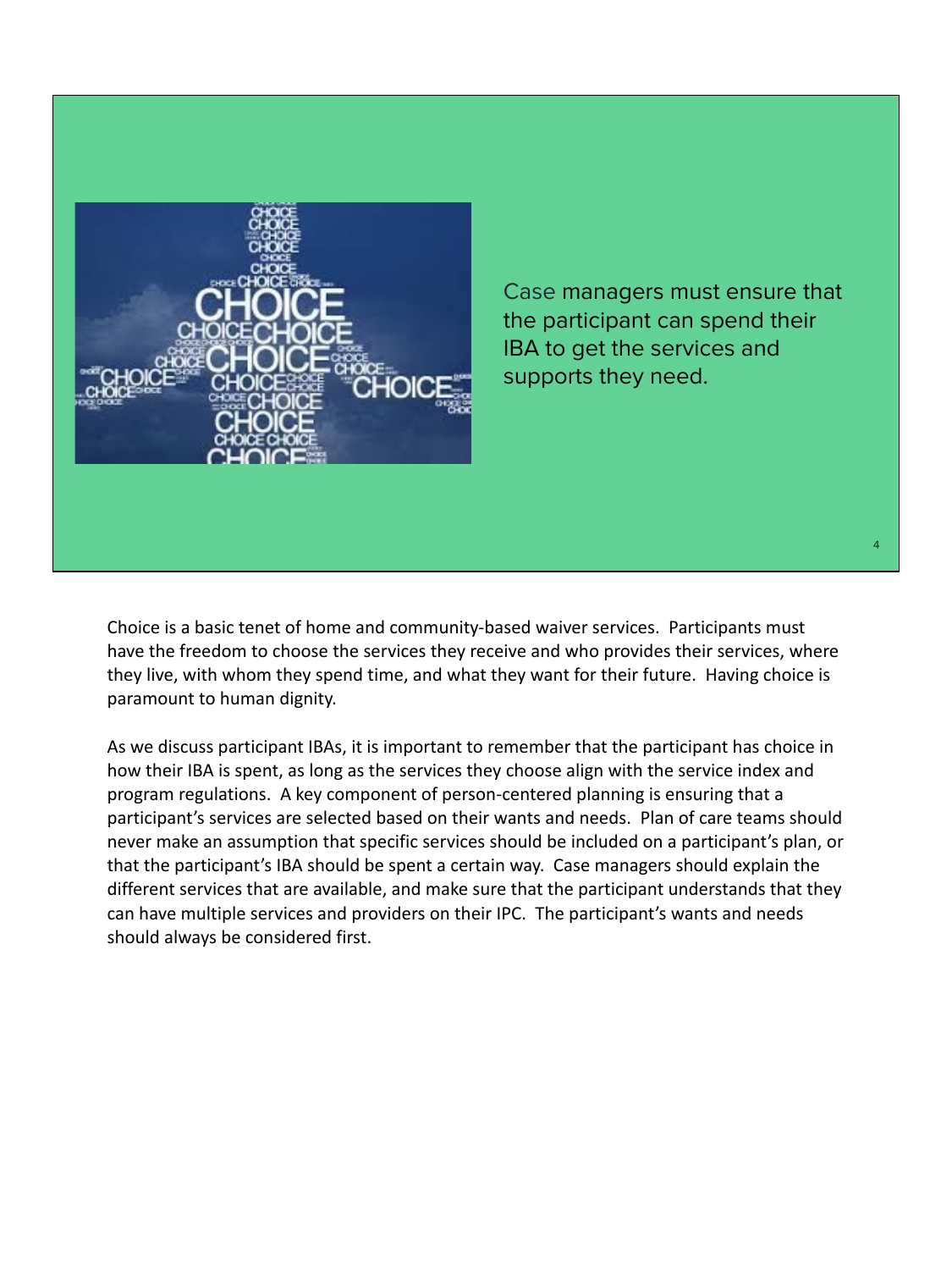# **Authorities and Resources That Support Division Expectations**

- Chapter 46 Medicaid Supports and Comprehensive Waivers
- Supports and Comprehensive Waiver agreements



○ Appendix J - Cost Neutrality

Chapter 46, Section 11 of the Department of Health's Medicaid Rules establishes rules related to waiver cost limits and IBAs, while Sections 16 and 17 address prohibited uses of waiver funding and situations in which funding for waiver services may be denied.

In the waiver application that is approved by the Centers for Medicare and Medicaid Services (CMS) and each year during the period that the waiver is in operation, the state must demonstrate that the waiver is cost neutral. This means that the state must demonstrate that the average per participant expenditures for waiver and non-waiver Medicaid services cost less than the average per person expenditures of institutional and other Medicaid State Plan services for individuals who require the same level of care. This cost neutrality demonstration is outlined in the agreements for the Comprehensive and Supports Waivers.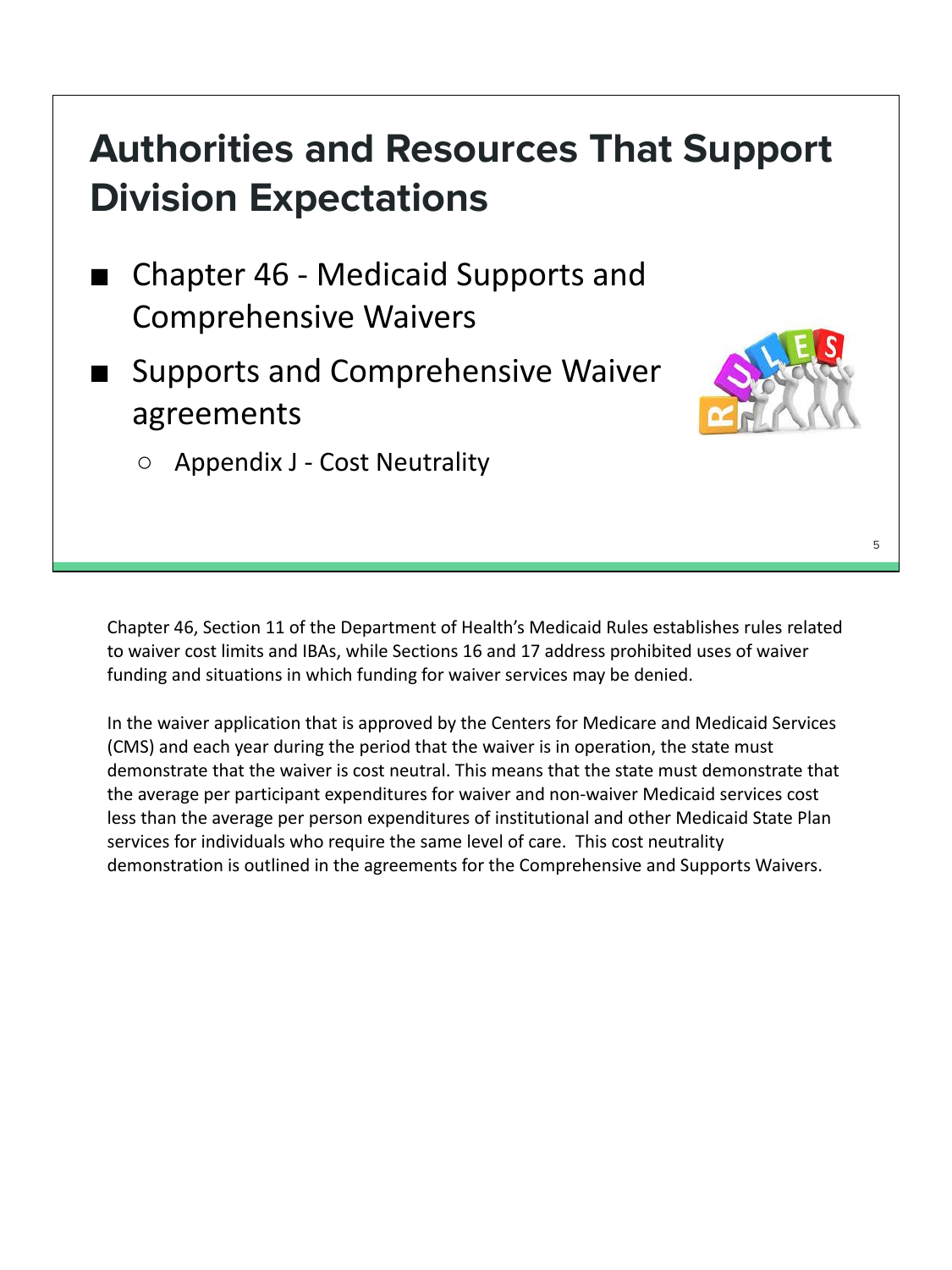| Col. 1 | <b>Col. 2</b>        | Col.3                | Col. 4      | Col. 5          | Col. 6           | Col. 7      | Col.8                                      |
|--------|----------------------|----------------------|-------------|-----------------|------------------|-------------|--------------------------------------------|
|        | <b>Year Factor D</b> | <b>Factor D'</b>     | Total: D+D' | <b>Factor G</b> | <b>Factor G'</b> |             | Total: G+G'Difference (Col 7 less Column4) |
|        | 57387.49             | 5429.00              | 62816.49    | 226860.00       | 37571.00         | 264431.00   | 201614.51                                  |
| 2      | 59447.55             | 5565.00              | 65012.55    | 232557.00       | 38500.00         | 271057.00   | 206044.45                                  |
| 3      | 57341.14             | 5704.00              | 63045.14    | 238397.00       | 39453.00         | 277850.00   | 214804.86                                  |
| 4      | 58367.32             | 5846.00              | 3.32<br>642 | 244385.00       | 40430.00         | 2849 5,00   | 220601.68                                  |
| 5      | 59497.93             | 5993.00              | 65<br>0.93  | 250523.00       | 41432.00         | 2919<br>00, | 226464.07                                  |
|        | costs                | Total average waiver |             |                 |                  |             | Total average<br>institutional costs       |

The image in the slide shows the current average waiver cost for the Comprehensive Waiver compared to Wyoming's institutional costs. Factor D (Column 2) shows the average waiver services cost that has been calculated for waiver year 2, which started on April 1, 2021. Factor D prime (D'), which is found in column 3 is the projected cost of non-waiver Medicaid medical services. The projected average of the per participant cost for waiver year 2 is \$65,012.55 (Column 4). The total projected cost for institutional care (Factor G, column 5) and additional Medicaid costs for people who reside in institutions (Factor G', Column 6) totals \$271,057 which is noted in Column 7. The difference of \$206,044.45 shows that waiver services are, on average, less expensive than institutional services.

In addition to the cost neutrality demonstration, the State has an individual cost limit of \$264,430 for the Comprehensive Waiver, which is based on a weighted average of the cost of the Wyoming Life Resource Center and state funded nursing homes. This cap will be discussed again a little later in the training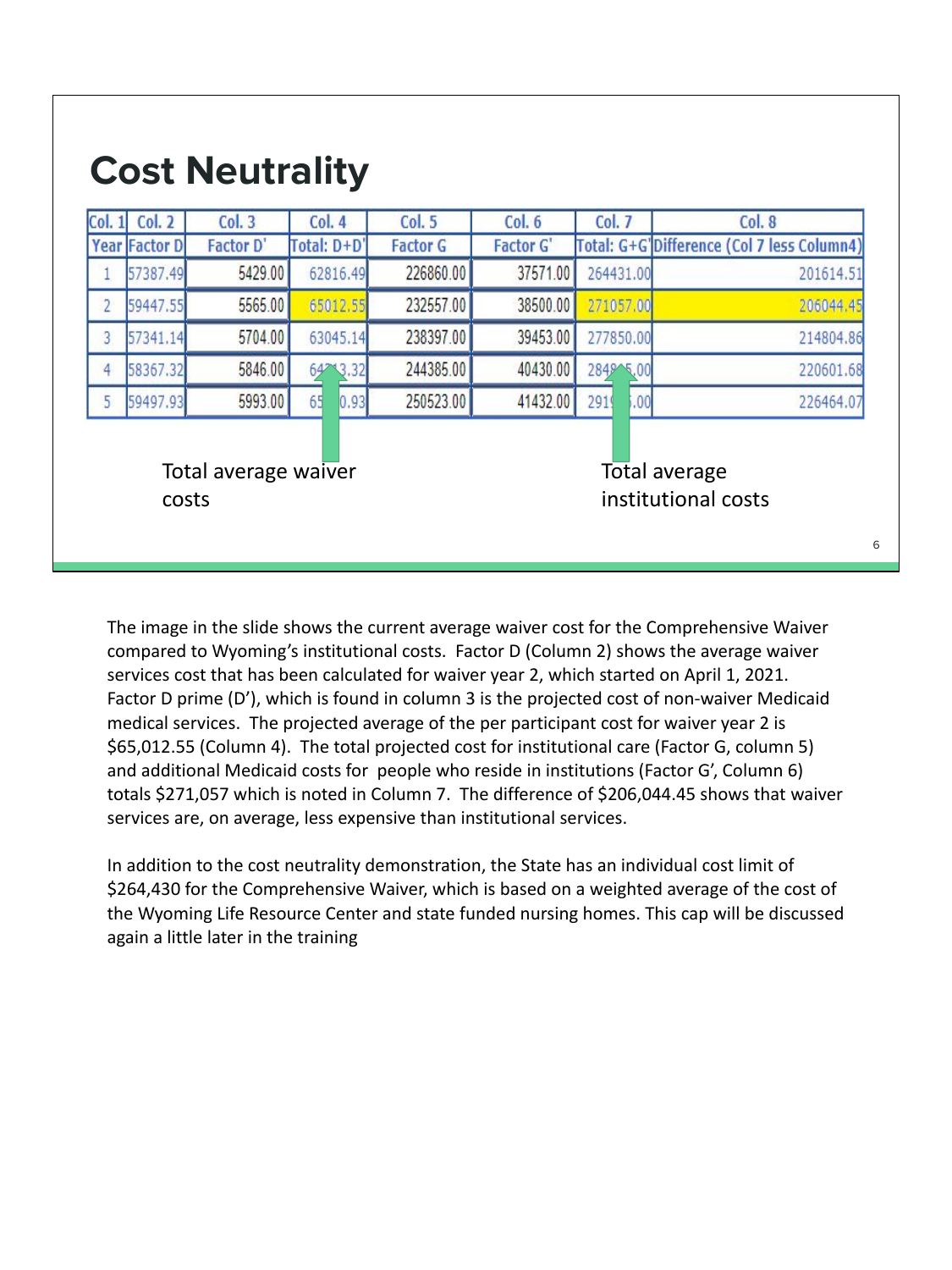# **Individual Budget Amount**



7

So, what is an individual budget amount, or IBA? The IBA is the budget that the participant has to purchase services. The IBA will vary from participant to participant, depending on the waiver from which the participant receives funding, and the participant's assessed needs. Section 11 establishes that funds available to participants shall be based on the participant's assessed needs and the approved IBA methodology.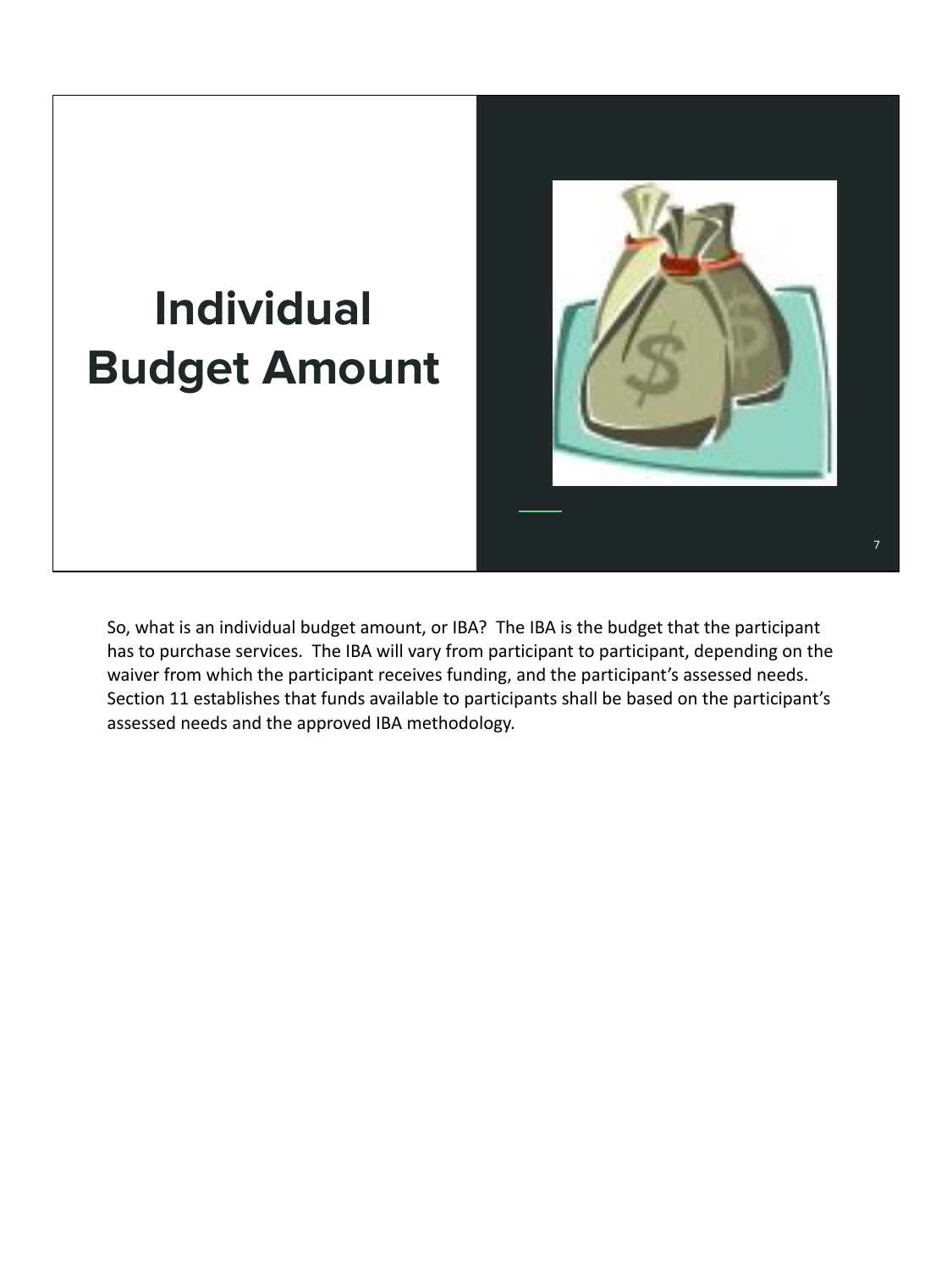#### **Supports Waiver IBA Determination**

Participants enrolled on the Supports Waiver shall be assigned a designated budget amount outlined in the most current Supports Waiver application.

- Children \$18,457
- Adults \$21,444

Participants who are enrolled on the Supports Waiver are assigned a designated budget amount, based on what is outlined in the current Supports Waiver agreement. Children currently receive \$18,457, while adults receive \$21,444. The IBA assigned to children accounts for services that are provided through the Department of Education, the Individuals with Disabilities Education Act (IDEA), or other entities required to provide services to children with disabilities. Since other entities are required to fund children's services, the child's IBA is lower.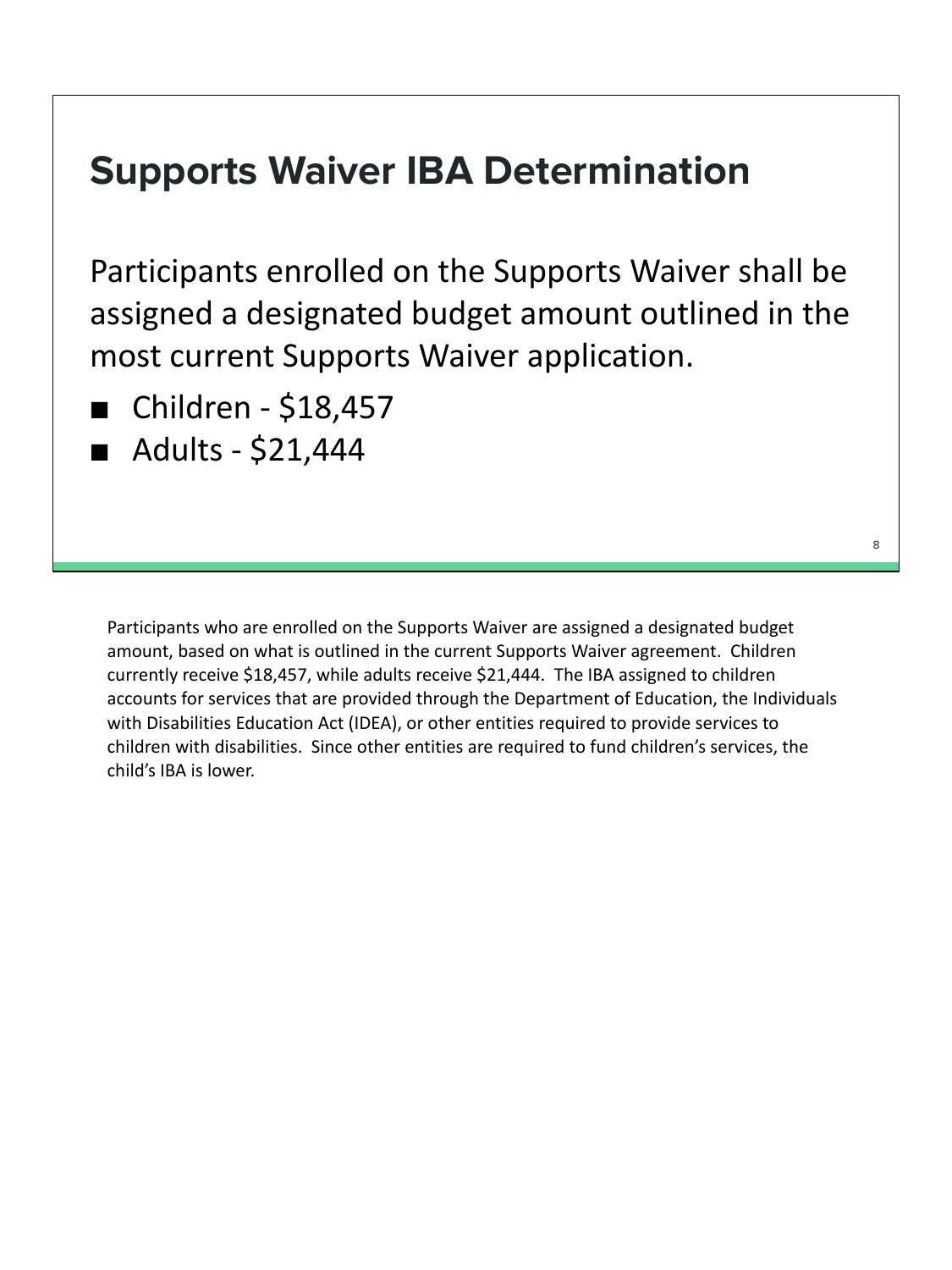## **Comprehensive Waiver IBA Determination**

Participants enrolled on the Comprehensive Waiver shall be assigned a Level of Service score and an individual budget amount based on the following:

- ICAP assessment scores;
- The participant's age group and living situation;
- Medical or behavioral conditions; and
- Temporary IBA changes determined by the ECC.

Participants enrolled on the Comprehensive Waiver are assigned an IBA, based on several factors. First, they are assigned a Level of Service score, which is based on their Inventory for Client and Agency Planning (ICAP) assessment scores. This Level of Service score translates to an IBA, based on the participant's age and living situation. Once the base IBA is determined, add-ons are included for behavioral or medical conditions that were not captured through other functional or medical assessments. Finally, temporary IBA increases or decreases approved by the Extraordinary Care Committee (ECC) are applied.

Chapter 46, Section 11 states that a participant's IBA on the Comprehensive Waiver shall not exceed the institutional cost limit specified by the most current Comprehensive Waiver application approved by CMS. This means that, while on average the waivers cannot be more expensive than institutions, there is also an overall cap for the IBA that any one participant can receive. As mentioned earlier, the cap for the Comprehensive Waiver is \$264,430.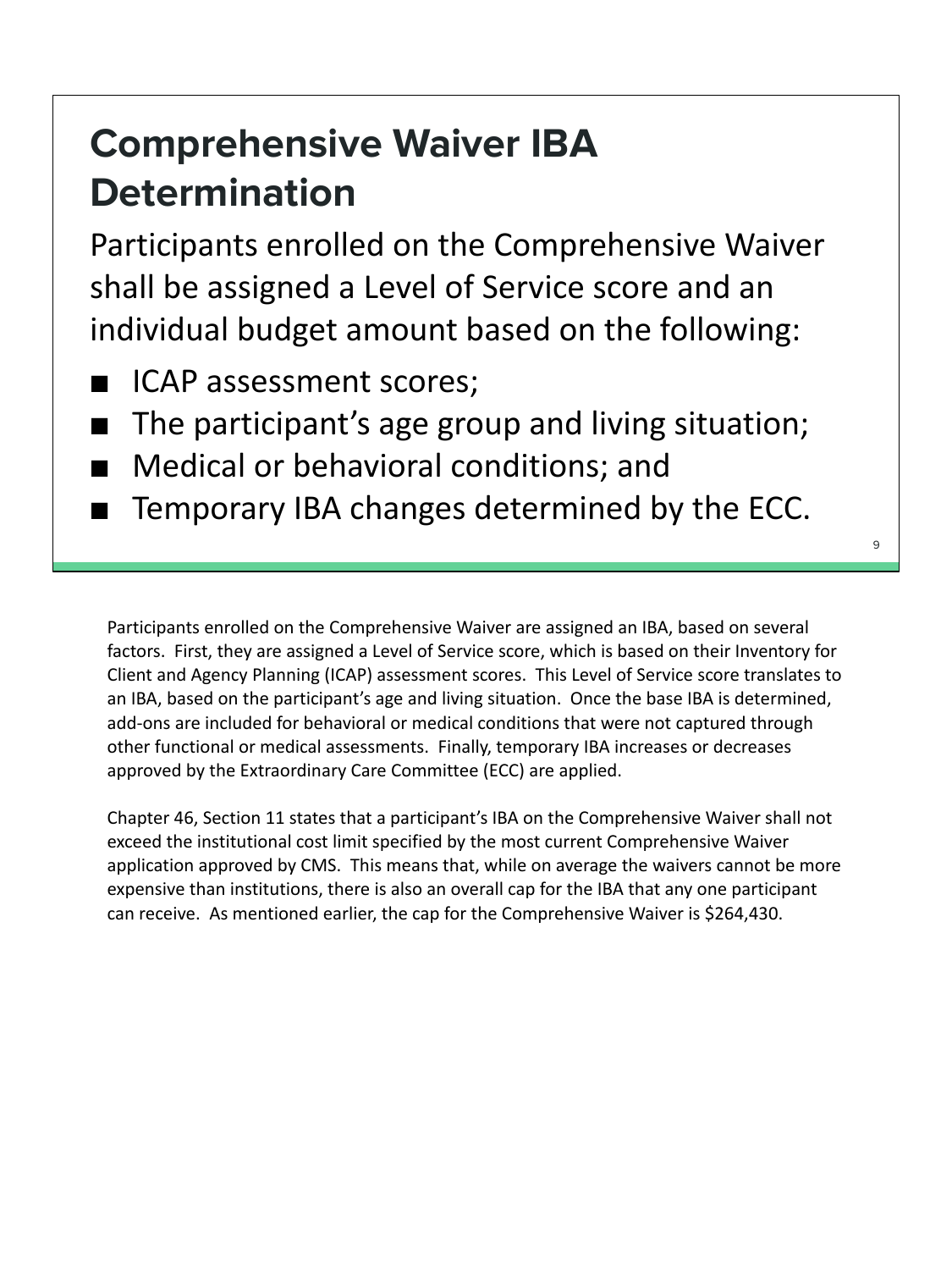#### **Medical or Behavioral Conditions**

- Flags may be applied as a result of an ECC request.
- Conditions are flagged in EMWS, which increases the IBA.
- Flags may be temporary or permanent.

If a plan of care team agrees that there is a situation in the participant's life that meets the standards to submit an ECC request, the case manager must gather necessary medical and behavioral documentation that will support the request. If the ECC determines that the participant's situation has been adequately demonstrated, then they may approve an increase in the IBA. The Division will mark the participant's IBA with a medical or behavioral flag in the Electronic Medicaid Waiver System (EMWS), which will increase the participant's Level of Service score. The participant's IBA will then be adjusted accordingly.

This increase may be temporary or permanent. For example, if the participant is demonstrating challenging behaviors, there is an understanding that the situation will stabilize with appropriate treatment. In this case, the increase in the IBA would be temporary, typically no longer than 12 months. At the end of the 12 months, the participant's team will let the temporary increase expire, or will need to return to the ECC with an additional request.

A permanent increase may also be approved. As an example, if the participant has a chronic health condition that will be ongoing for their lifetime, this may warrant a permanent IBA increase to be applied.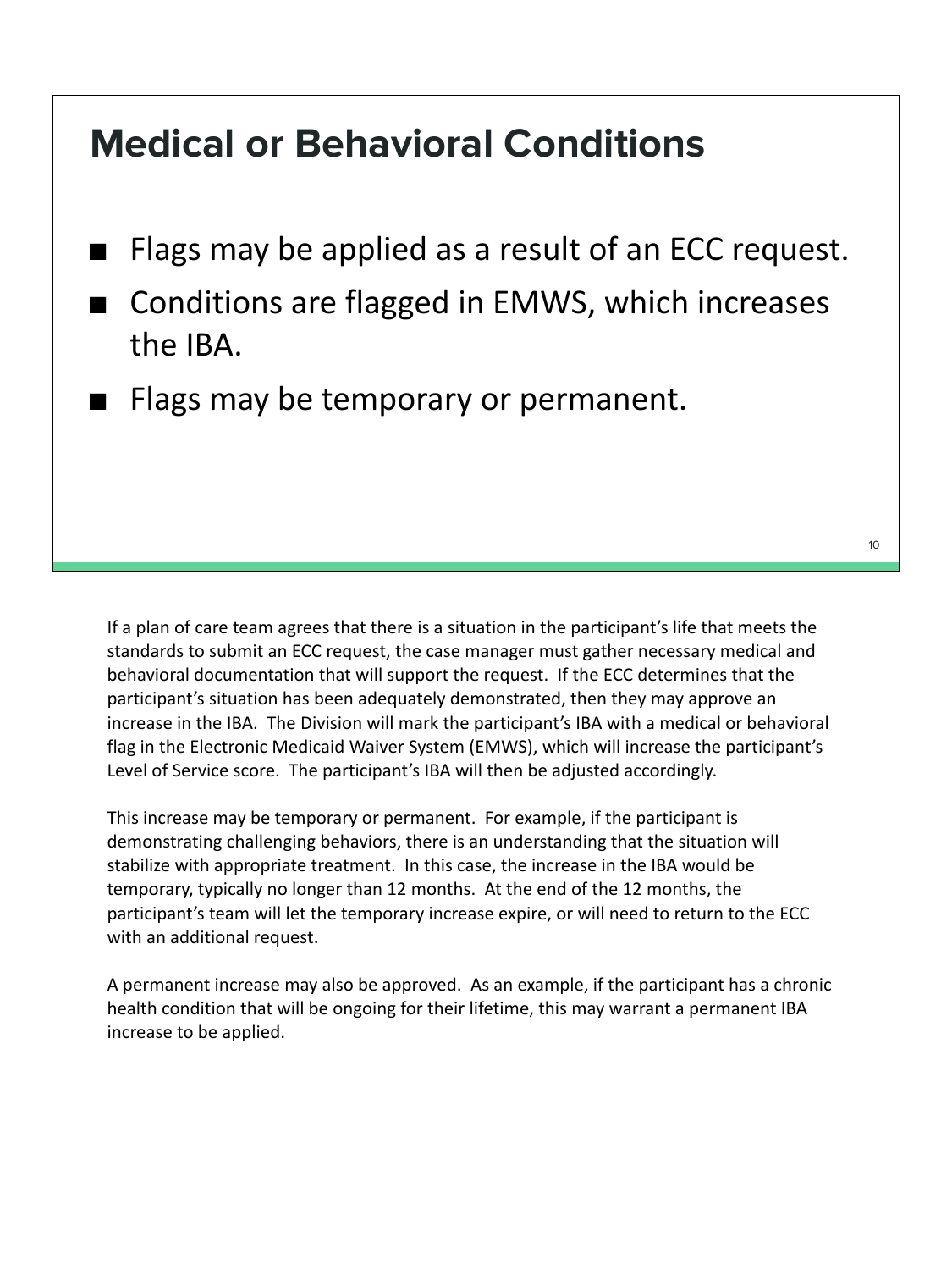#### **IBA Methodology and Matrix**

| IBA Amounts as of 2/1/21                 |                    | LOS          | LOS         | LOS                        |
|------------------------------------------|--------------------|--------------|-------------|----------------------------|
| <b>Living Situation</b>                  | Age                | $\mathbf{1}$ | 1.1         | 1.2                        |
| Living with family                       | Age 0-21           | \$17,860.58  | \$18,005.33 | \$18,150.07                |
| Living with family                       | Age 21+            | \$17,316.66  | \$17,455.97 | \$17,595.28                |
| Living independently (CLS 1-2)           | Age 18+            | \$20,972.32  | \$21,148.19 | \$21,324.05                |
| Living Independently (CLS 1-2)           | Age 21+            | \$41,706.88  | \$42,090.09 | \$42,473.30                |
| Living in a Group home or with roommates | Age 18+            | \$33,492.99  | \$33,794.06 | \$34,095.13                |
| Living in a Group home or with roommates | Age 21+            | \$41,706.88  | \$42,090.09 | \$42,473.30                |
|                                          |                    |              | LOS         | LOS                        |
| <b>Living Situation</b>                  |                    |              | 2.1         | 2.2                        |
| Living with family                       | Age<br>Age 0-21    |              | \$22,879.00 | \$23,072.00                |
| Living with family                       |                    |              | \$22,800.88 | \$22,993.11                |
| Living independently (CLS 1-2)           | Age 21+<br>Age 18+ |              | \$27.824.21 | \$28,066.17                |
| Living Independently (CLS 1-2)           | Age 21+            |              | \$48,184.17 | \$48,627.71                |
| Living in a Group home or with roommates |                    |              |             |                            |
|                                          | Age 18+            |              | \$37,814.14 | \$38,155.02<br>\$48,627.71 |
| Living in a Group home or with roommates | Age 21+            |              | \$48,184.17 |                            |
|                                          |                    |              | LOS         | LOS                        |
| <b>Living Situation</b>                  | Age                |              | 3.1         | 3.2                        |
| Living with family                       | Age 0-21           |              | \$27,752.68 | \$27,993.93                |
| Living with family                       | Age 21+            |              | \$27,387.54 | \$27,625.18                |
| Living independently (CLS 1-2)           | Age 18+            |              | \$35.151.46 | \$35,465.97                |
| Living Independently (CLS 1-2)           | Age 21+            |              | \$65,210.25 | \$65,822.37                |
| Living in a Group home or with roommates | Age 18+            |              | \$49,485.60 | \$49,942.04                |
| Living in a Group home or with roommates | <b>Age 21+</b>     |              | \$65,210.25 | \$65,822.37                |

- Available for reference.
- Review before submitting ECC requests.

The methodology that is used to calculate a participant's IBA for the Comprehensive Waiver, as well as the matrix that shows a participant's IBA, based on the determining factors, is available on the [Public Notices, Regulatory Documents, and Reports](https://health.wyo.gov/healthcarefin/hcbs/hcbs-public-notices/) page of the Division website, under the Statistics and Reports section.

We know that many participants who have been receiving Comprehensive Waiver services for more than ten years have IBAs that are higher than the IBAs established by the methodology. The ECC will use the IBA matrix when considering funding requests, and if the matrix indicates that the participant should be receiving an IBA that is lower than what the participant currently receives, the participant may end up with a lower IBA as a result of an ECC request. Teams are strongly encouraged to review the IBA Matrix prior to submitting an ECC request.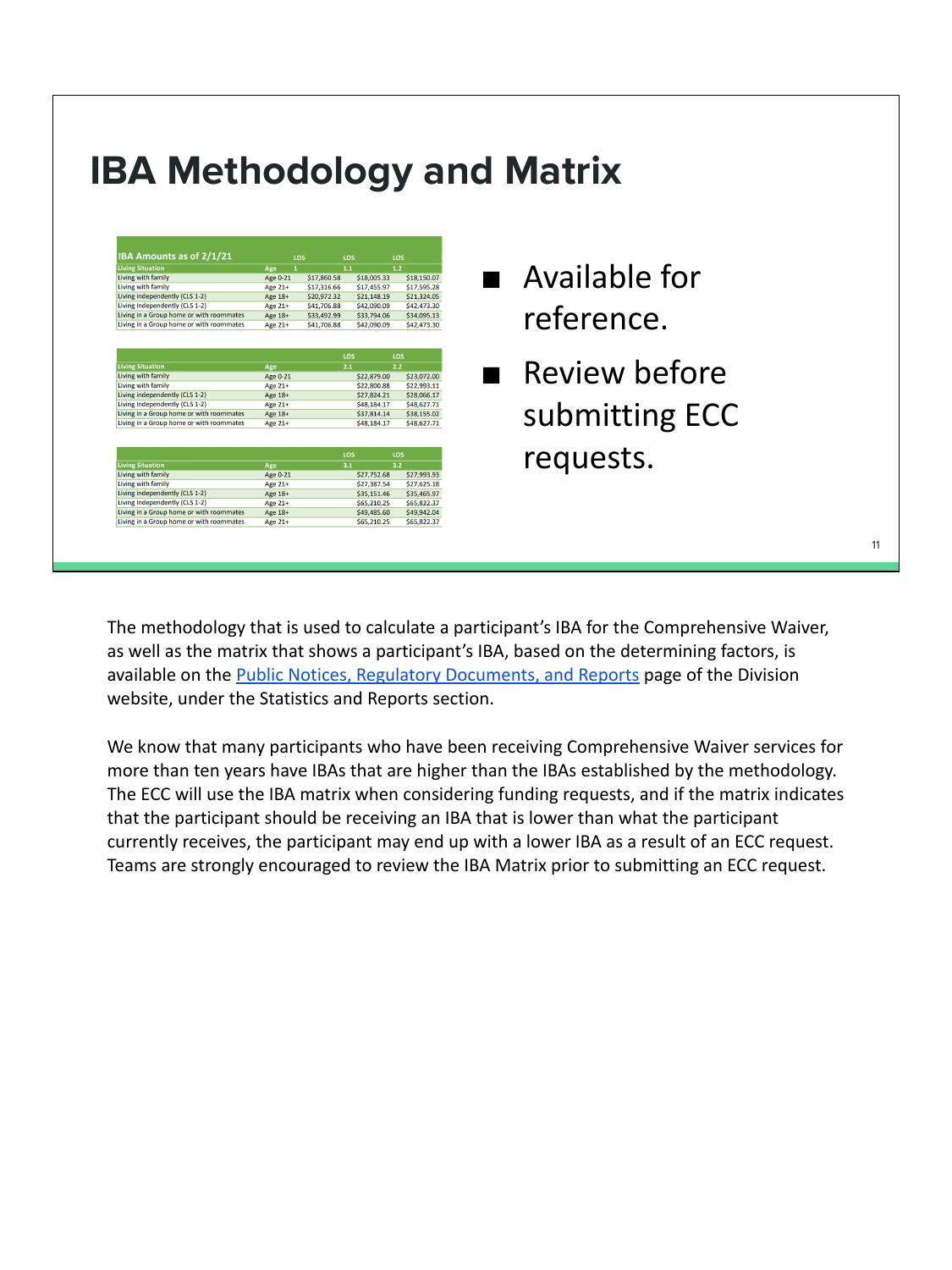# **Aging Up**

- Aging up occurs the month after participant's 21st birthday.
- The IBA is prorated based on number of months the participant receives services as a child.
- The IBA is level-set to align with the IBA Matrix.

Children who receive services on the Comprehensive or Supports Waivers must have a new individualized plan of care (IPC) developed when they turn 21. This process, referred to as aging up, occurs the month after the participant turns 21. The IBA that is associated with the closing plan will be prorated for the number of months that the participant is receiving services as a child.

For example, Huey is receiving services on the Supports Waiver. His IPC started in January. He turns 21 on May 14th. Since he will be receiving services as a child for the months of January through May, his IBA will be revised to account for five months. For the ease of this example, Huey has an IBA of \$12,000. That number is divided by 12 to determine the monthly IBA, which calculates to \$1000. Huey is then allotted 5 months to cover January through May, which calculates to a \$5000 IBA. His adult IPC will begin on June 1st.

Children who receive services on the Comprehensive Waiver may have IBAs that don't align with their current level of need. This sometimes occurs when the child's ICAP assessment is older, and is based on a time when they needed more support as they were developing skills. When the child turns 21, their Level of Service score will be recalculated. If the participant's ICAP is close to five years old, the Division may request a new ICAP assessment. This recalculation may result in a decrease to their IBA.

The aging up process in EMWS starts 90 days prior to the participant turning 21 years old and includes the eligibility process of going from the child to the adult waiver.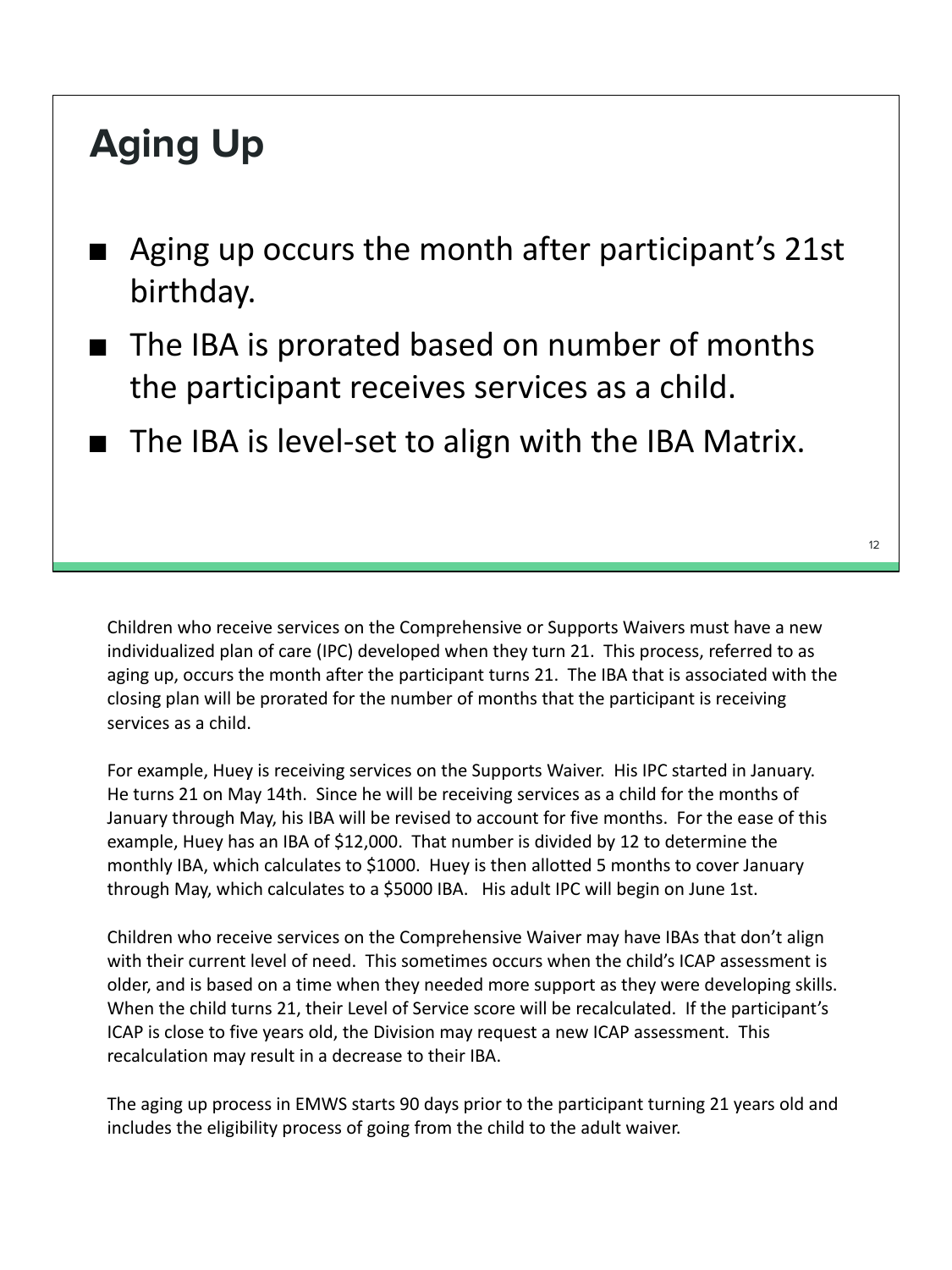

There are many situations and circumstances that are not covered through Waiver services. Section 16 outlines prohibited uses of Waiver funding.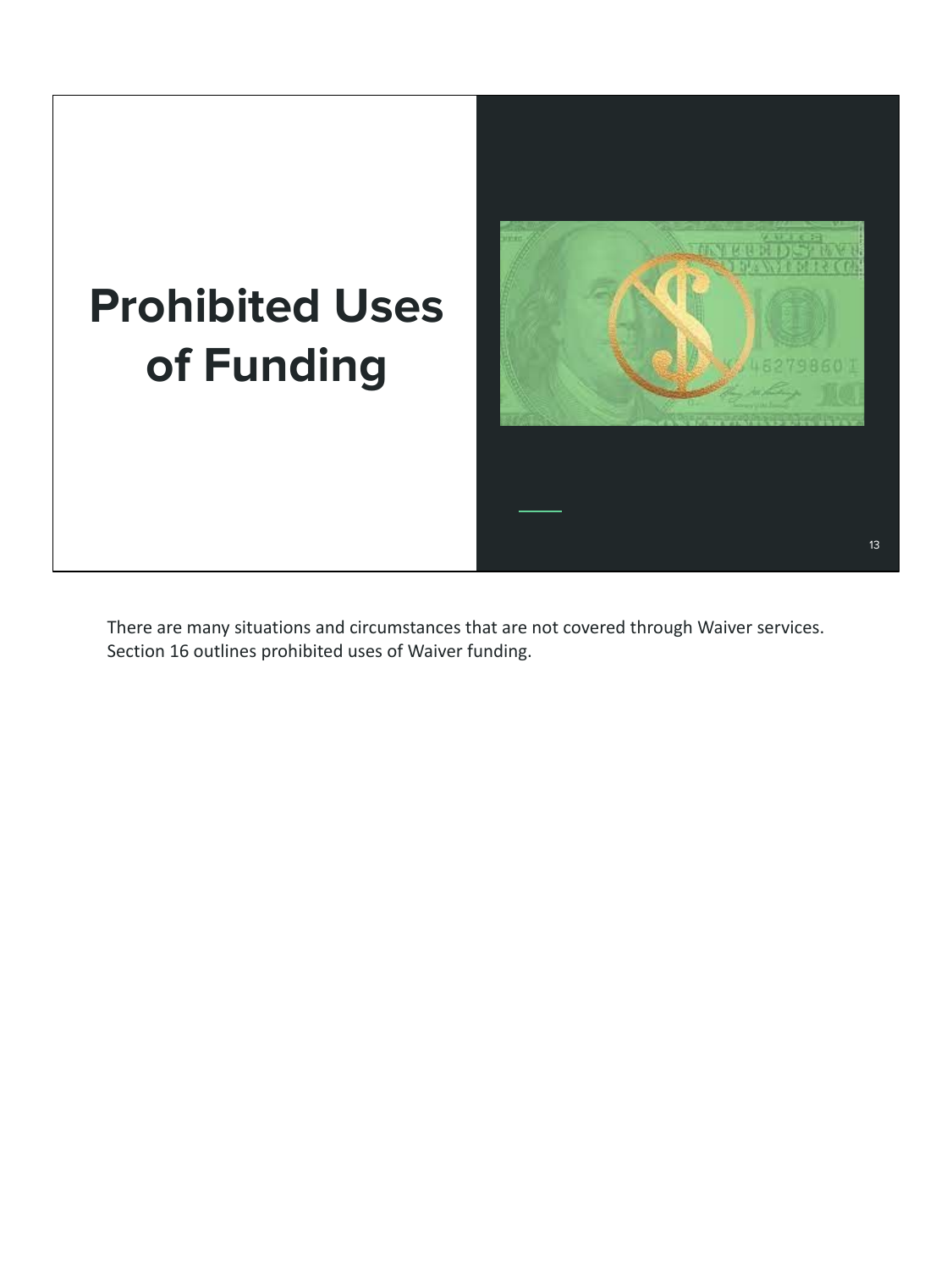## **Services Provided by a Legally Authorized Representative**

Legally authorized representatives (LARs) cannot be paid for waiver services if:

- The participant is the LAR's spouse;
- The participant is over the age of 18; or
- The LAR is the owner or operator of an organization from which the participant is receiving services.

Generally, legally authorized representatives are not allowed to receive payment for waiver services. Section 16 specifically states that services provided by the following will not be reimbursed:

- A spouse of the participant, if the spouse is also the participant's legally authorized representative;
- A legally authorized representative of a participant who is eighteen years of age or older; or
- Any owner or officer of a provider organization if the organization is serving a participant for whom they are the legally authorized representative.

This rule is further defined in Chapter 45, Section 31 of the Department of Health's Rules, which addresses relative providers. This section states that a participant's legally authorized representative shall not directly or indirectly receive reimbursement for providing waiver services for their ward, except as indicated in the Comprehensive and Supports Waiver Service Index. Direct or indirect reimbursement includes, but is not limited to, providing direct services for, or serving as the owner or officer of, a provider organization. Indirect reimbursement also includes payments made to a spouse of a legally authorized representative.

The Service Index allows a legally authorized representative to be paid for limited personal care services for children under the age of 18 if specific requirements are met. Case managers should be aware of the requirements outlined in the personal care service definition before adding a legally authorized representative to the a participant's IPC.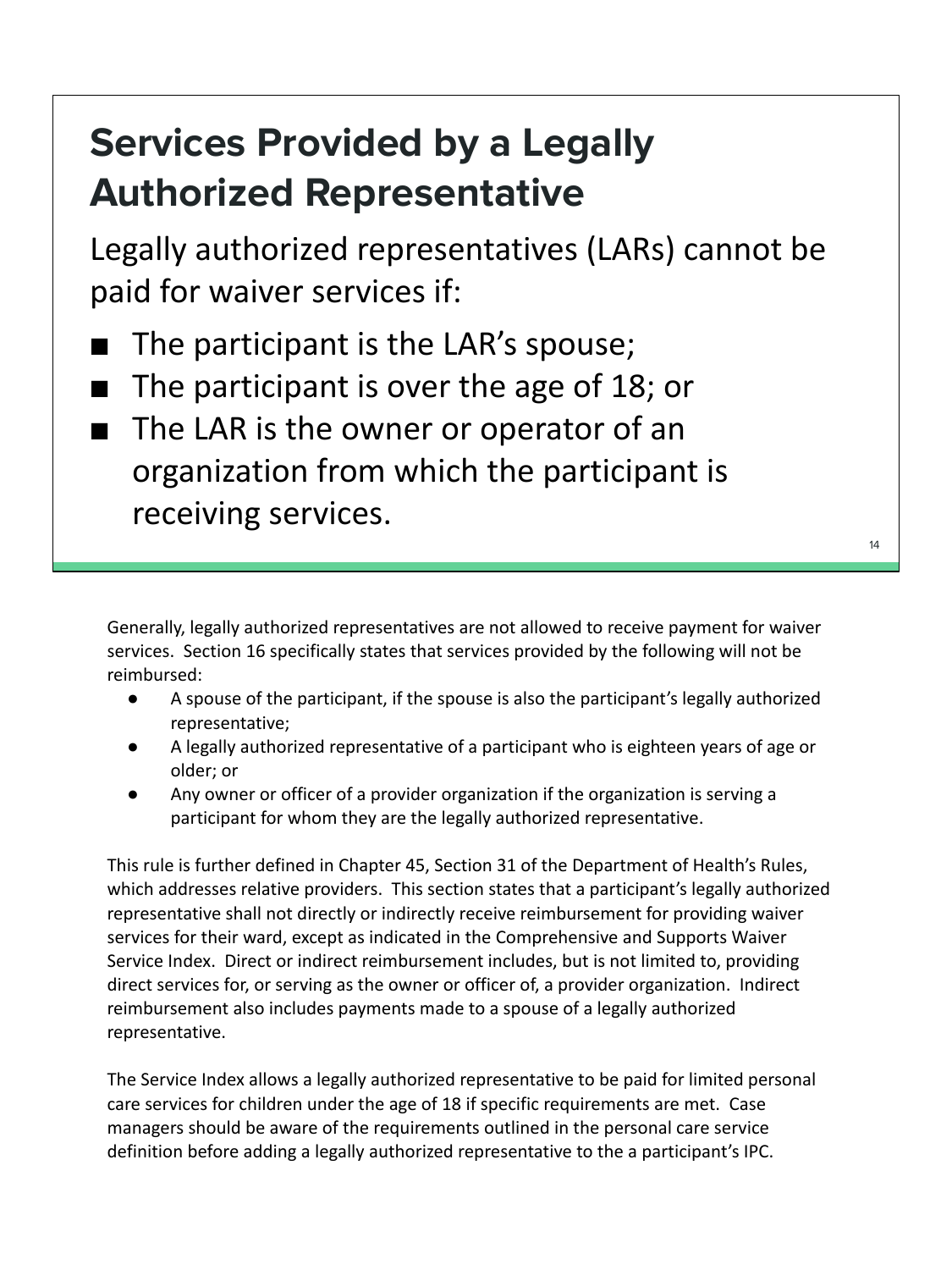A spouse can be paid for some waiver services, but not if they are the participant's legally authorized representative. Under no circumstances shall a legally authorized representative be reimbursed for participant-directed services.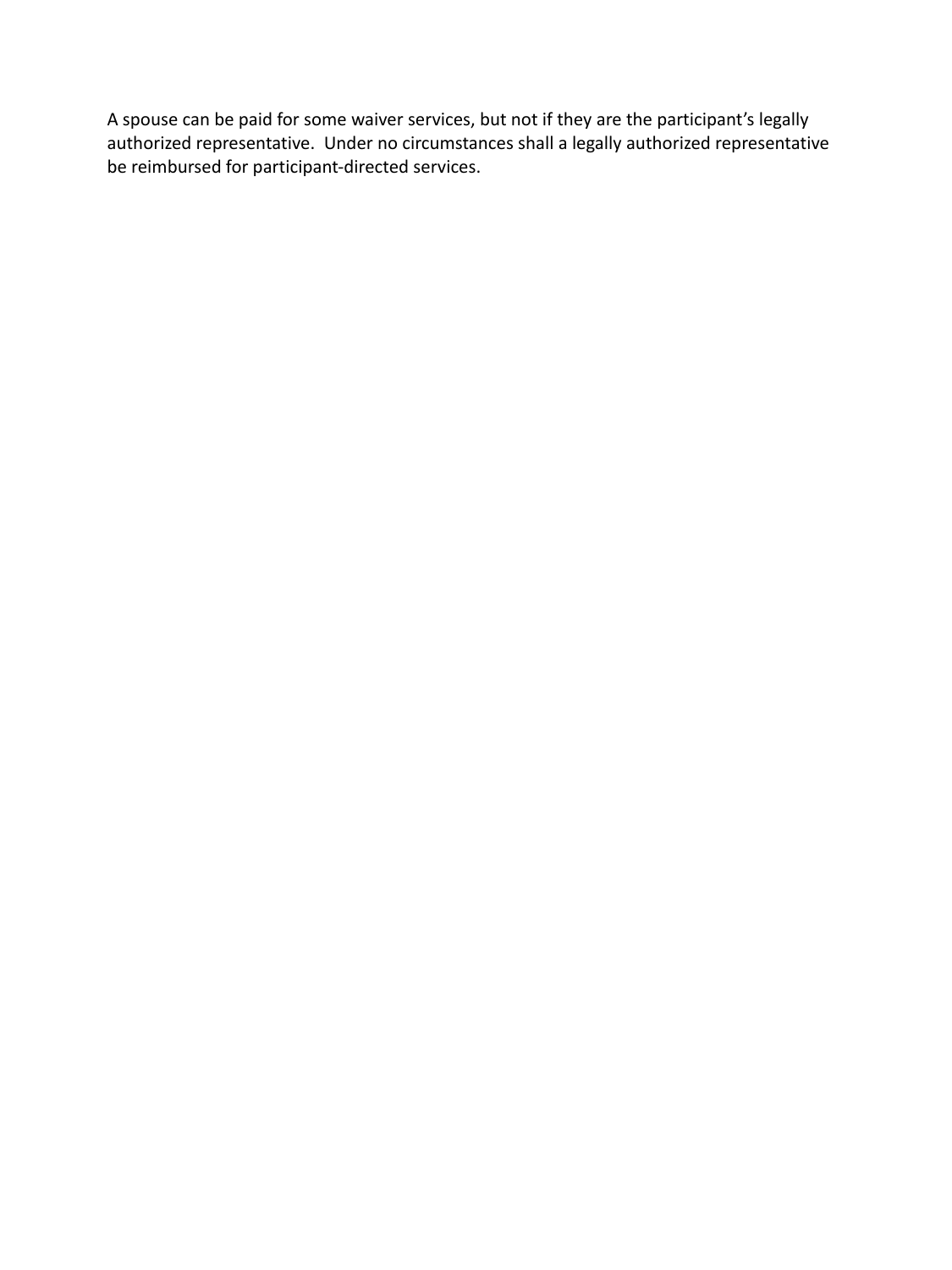### **Other Prohibited Uses of Funding**

- Institutional care;
- Room and board;
- Services that exceed the institutional cost limit;
- Hours when a child is attending school or a vocational program; and
- Services covered by the Medicaid State Plan or other state agency.

There are other services that are prohibited as well.

- Institutional services are not covered by the Waivers. Institutions include, but are not limited to, nursing facilities, intermediate care facilities for individuals with intellectual and developmental disabilities, such as the Wyoming LIfe Resource Center, and other institutional placements such as the Wyoming State Hospital, psychiatric residential treatment facilities, and Boards of Cooperative Educational Services (BOCES). Institutional care is all-inclusive, so even when a case manager is supporting an individual in transitioning out of an institution, they cannot bill waiver case management services for the work that they do. They must bill Targeted Case Management for these services.
- Room and board cannot be paid with waiver funding, unless it is part of a respite service that is provided in a facility and approved by Medicaid.
- As mentioned earlier, services that exceed the institutional cost limit cannot be reimbursed with waiver services.
- The Individuals with Disabilities Education Act (IDEA) was established to provide a free appropriate public education to children with disabilities. It is the responsibility of the Department of Education and local school district to provide school services for children and as such, waiver funding cannot be used to fund services that are delivered during hours when the child is attending school or is in a vocational program.
- Finally, Medicaid is the payer of last resort, meaning that if a similar service is available through another funding source, that funding source must be exhausted before Medicaid funding is available. For example, John is a participant who is interested in finding a job. Supported employment is a Waiver service, but the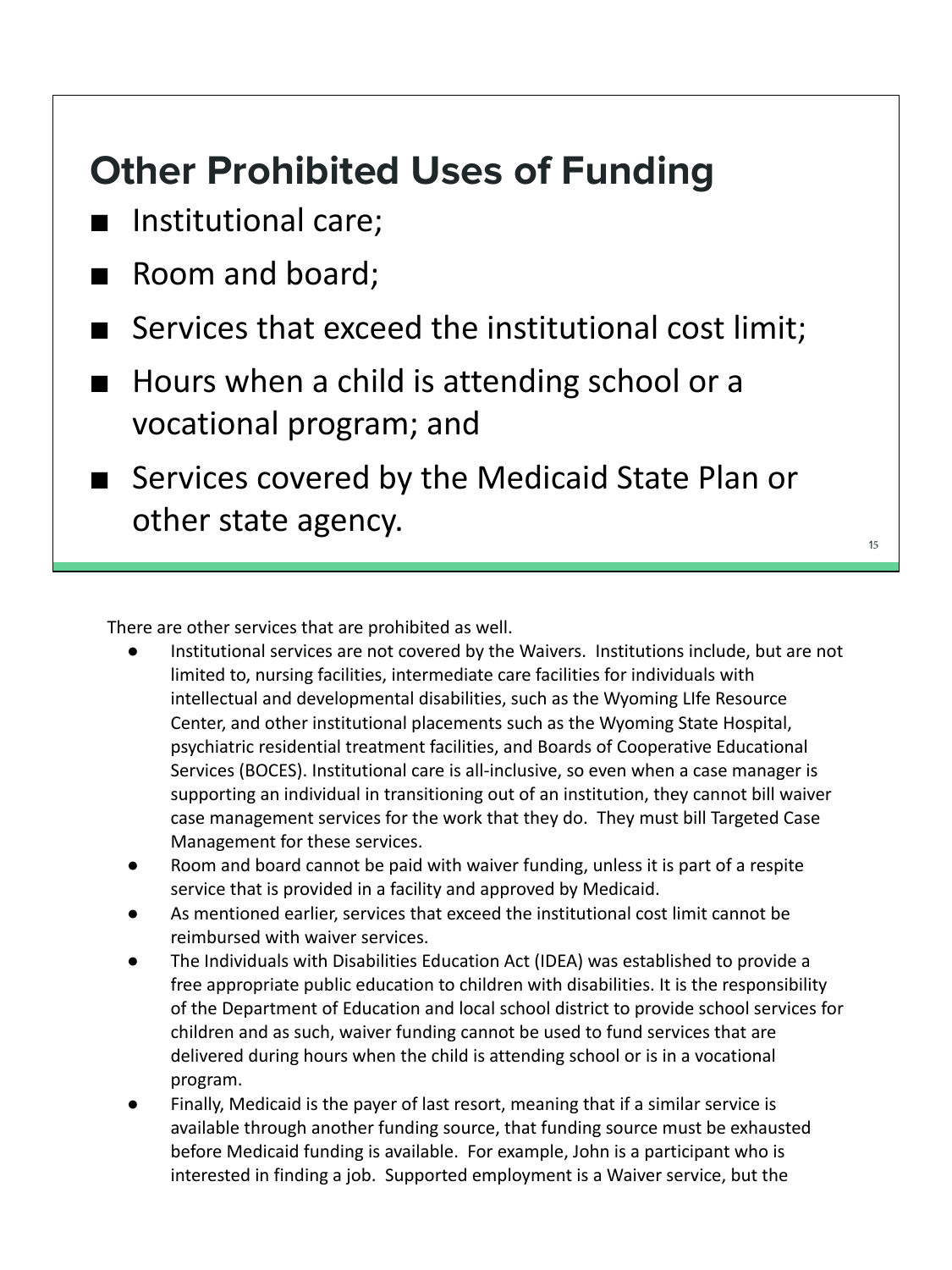Division of Vocational Rehabilitation (DVR) also offers services that John could use to find and learn a job. John must seek, exhaust, and provide proof that the DVR services are no longer available to him before he could receive waiver supported employment services.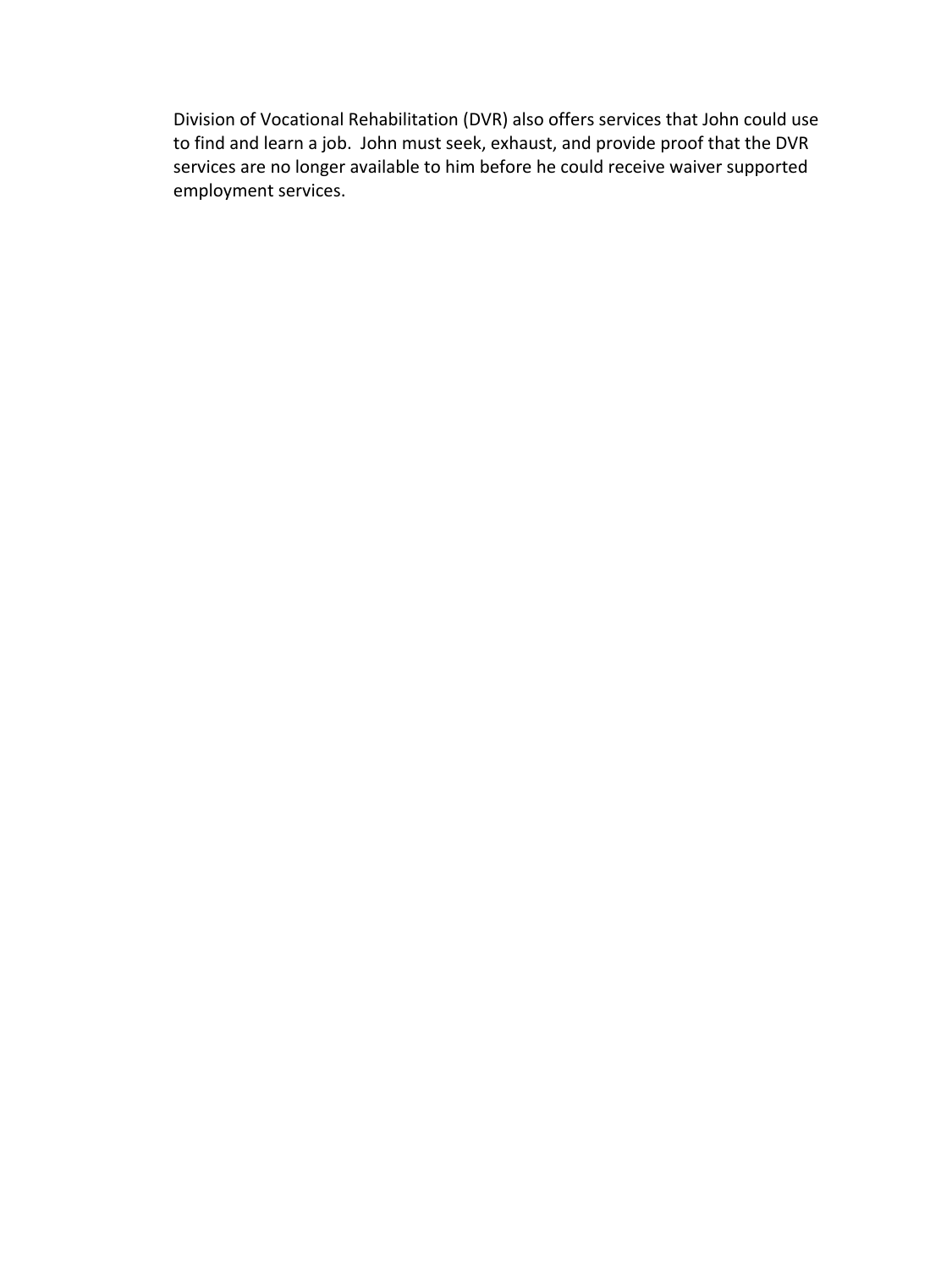# **Denial of Waiver Funding**



Section 17 establishes situations that may cause a participant or applicant of waiver services to be denied funding. The Division may deny or revoke authorization for waiver services for many reasons.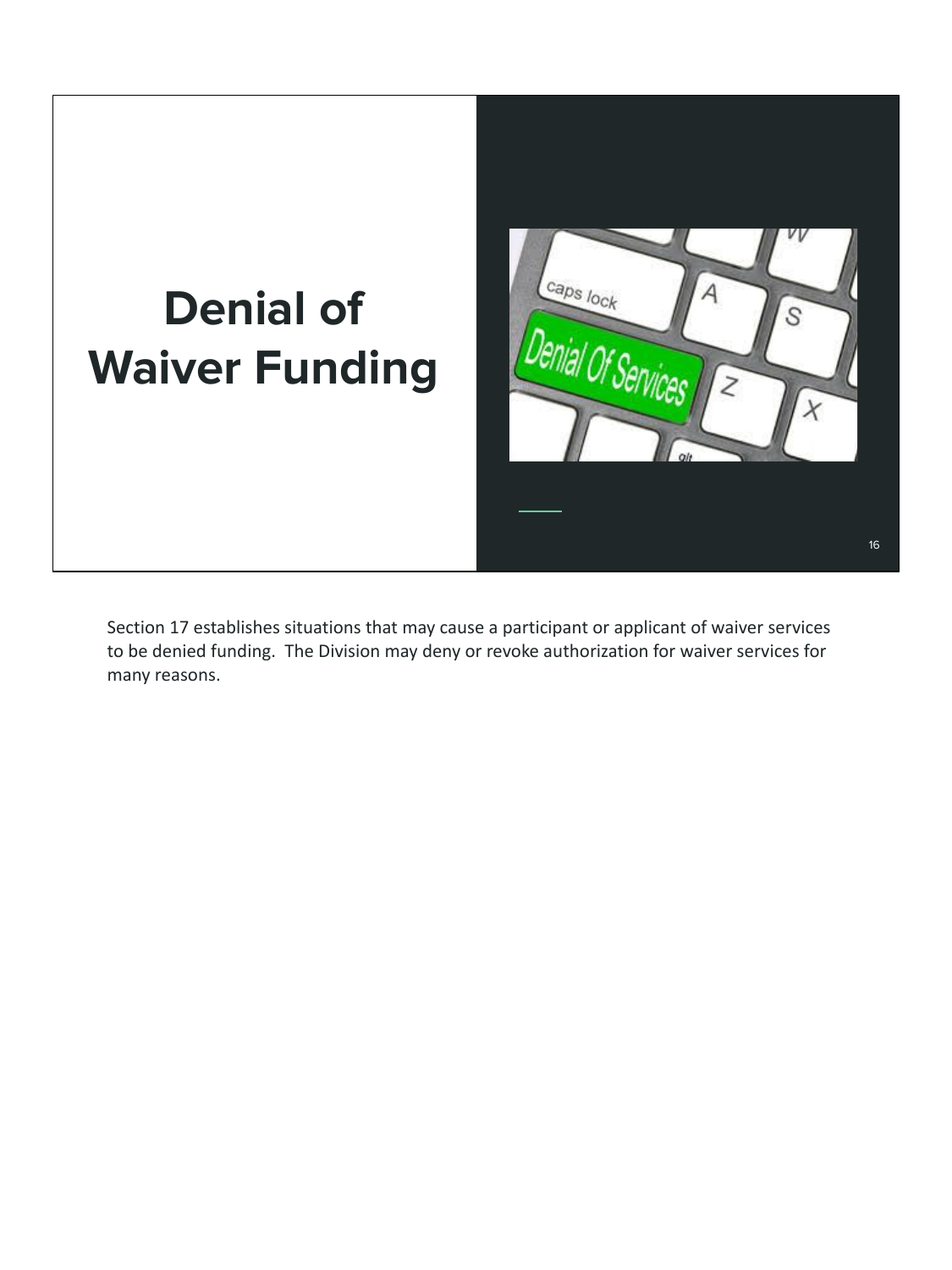### **Eligibility**



- Participant fails to meet eligibility criteria.
- Participant fails to meet emergency criteria, and no other waiver funding opportunities are available.

17

Individuals must meet eligibility criteria in order to receive funding for waiver services. If a participant or applicant fails to meet financial, clinical, or residency requirements, they will be denied funding. The Division reserves capacity for individuals who are in an emergency situation, as defined by Chapter 46, Section 14. If an eligible individual does not meet the emergency criteria established in Section 14, they may be placed on a waiting list and denied immediate funding if a funding opportunity is not available.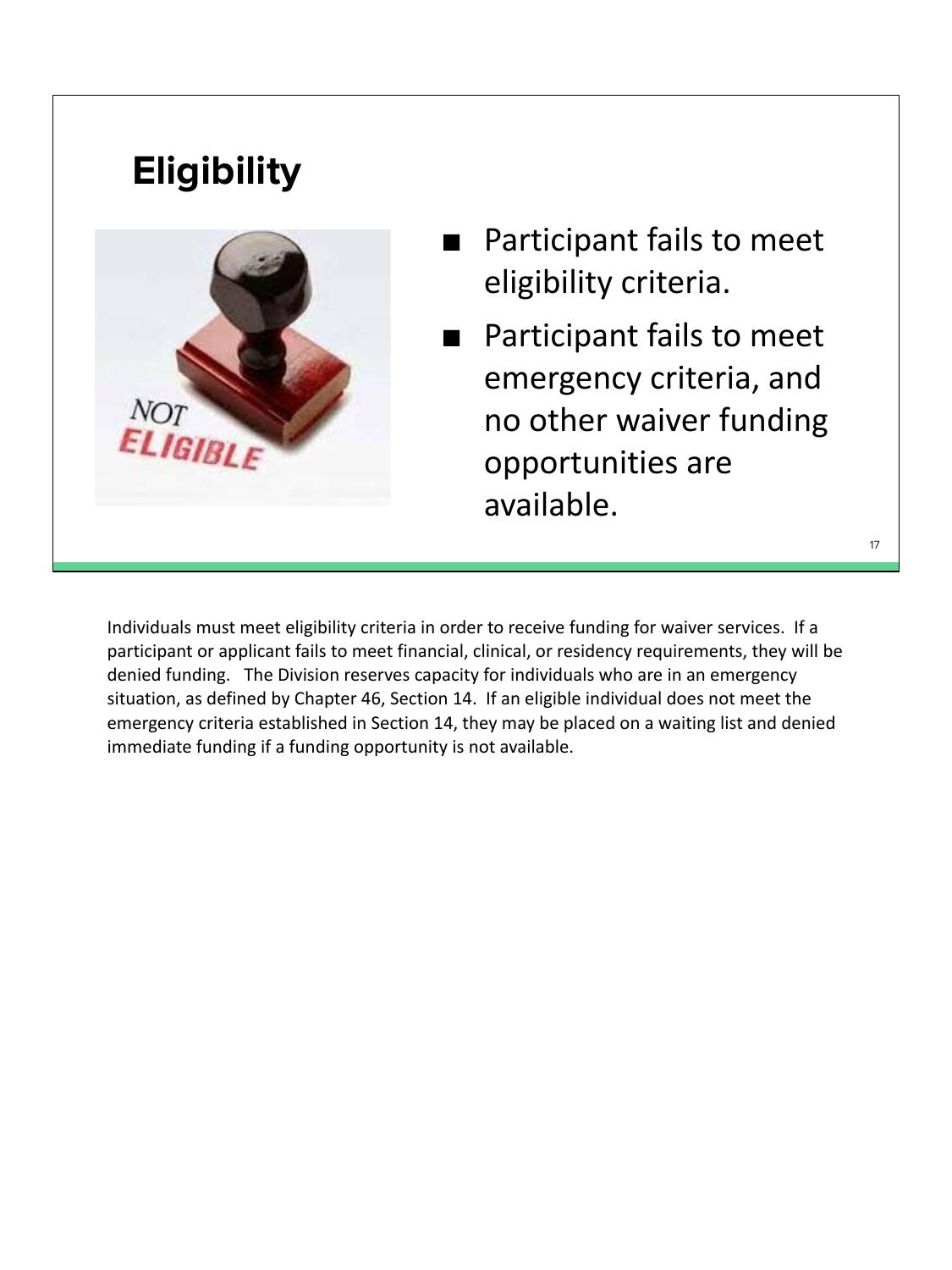#### **Participation and Cooperation**

- Does not consent to waiver services.
- Chooses institutional care.
- Does not supply needed information.
- Fails to apply for and accept other state and federal benefits.
- Does not sign required documentation.
- Fails to cooperate or refuses services.

Waiver services are voluntary, meaning that individuals are not entitled to services even if they meet eligibility requirements. Participation and cooperation are key to obtaining and retaining waiver services. Applicants, participants, or their legally authorized representative play a key role in the eligibility and planning processes. They must consent to services, supply necessary medical, behavioral, and financial information within the established timeframes, and sign required documents. If they fail to conduct these necessary tasks, they may be denied funding. As we mentioned earlier, institutional care cannot be paid through the waiver, so if a participant chooses institutional services, they will be denied waiver funding.

Participants must have their rights respected while receiving waiver services, but they must also meet certain criteria. Participants, or their legally authorized representative, must participate in the person-centered planning process. The participant must also participate in their services. A participant has the right to refuse services; however, case management is a mandatory service so they must agree to case management services, including required home visits, in order to receive waiver services. If the participant refuses services for three consecutive months, they will lose their waiver funding as it is then presumed that they no longer want or need waiver services.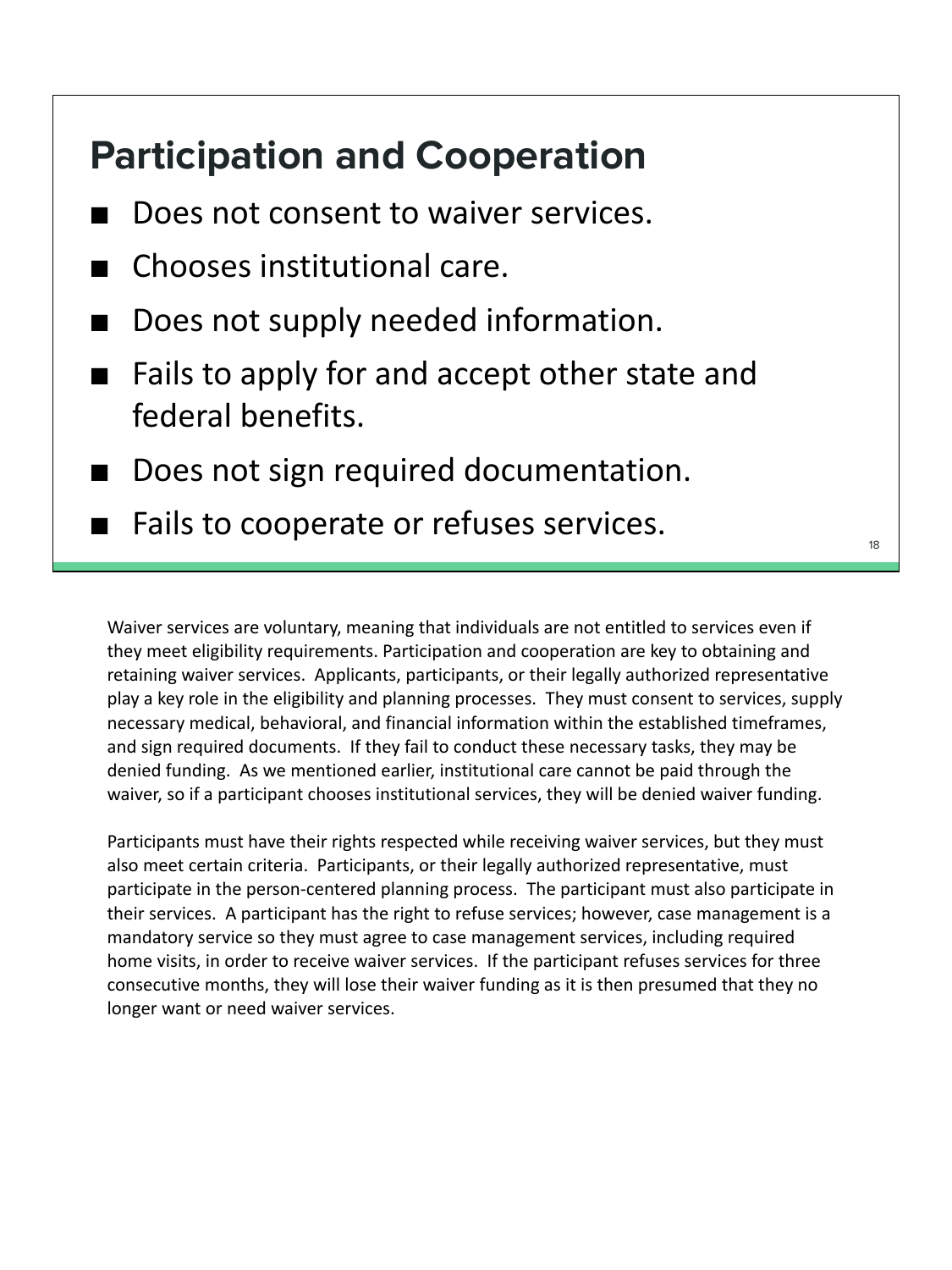#### **Needs**

- Needs are not being met through waiver services.
- The IPC has not been implemented.



 $1<sup>°</sup>$ 

The Comprehensive and Supports Waivers are intended to provide services that allow a participant to receive services in their community rather than an institutional setting. However, there are times when a participant's health and safety needs are not adequately covered with home and community-based services. If a participant's needs exceed what home and community-based services offer, such as 24-hour nursing care, the participant may be denied waiver funding to cover the additional supports that exceed what the waiver would typically cover. On occasion a participant may make decisions that result in incarceration. While it is always unfortunate when an individual ends up in jail, which is also an institution, waiver services cannot be used to substitute incarceration.

Conversely, a participant may be leading a very independent life, receiving very few waiver services, and consistently refusing waiver services because they are not interested or do not feel they are needed. While waiver services do cover the lifespan if the participant is eligible, that does not mean that the participant must be on waiver services for their entire life. If a participant is able to gain the skills and knowledge necessary to live without the paid support that the waiver provides and is able to get their needs met through community and natural supports, then waiver funding may not be necessary any longer.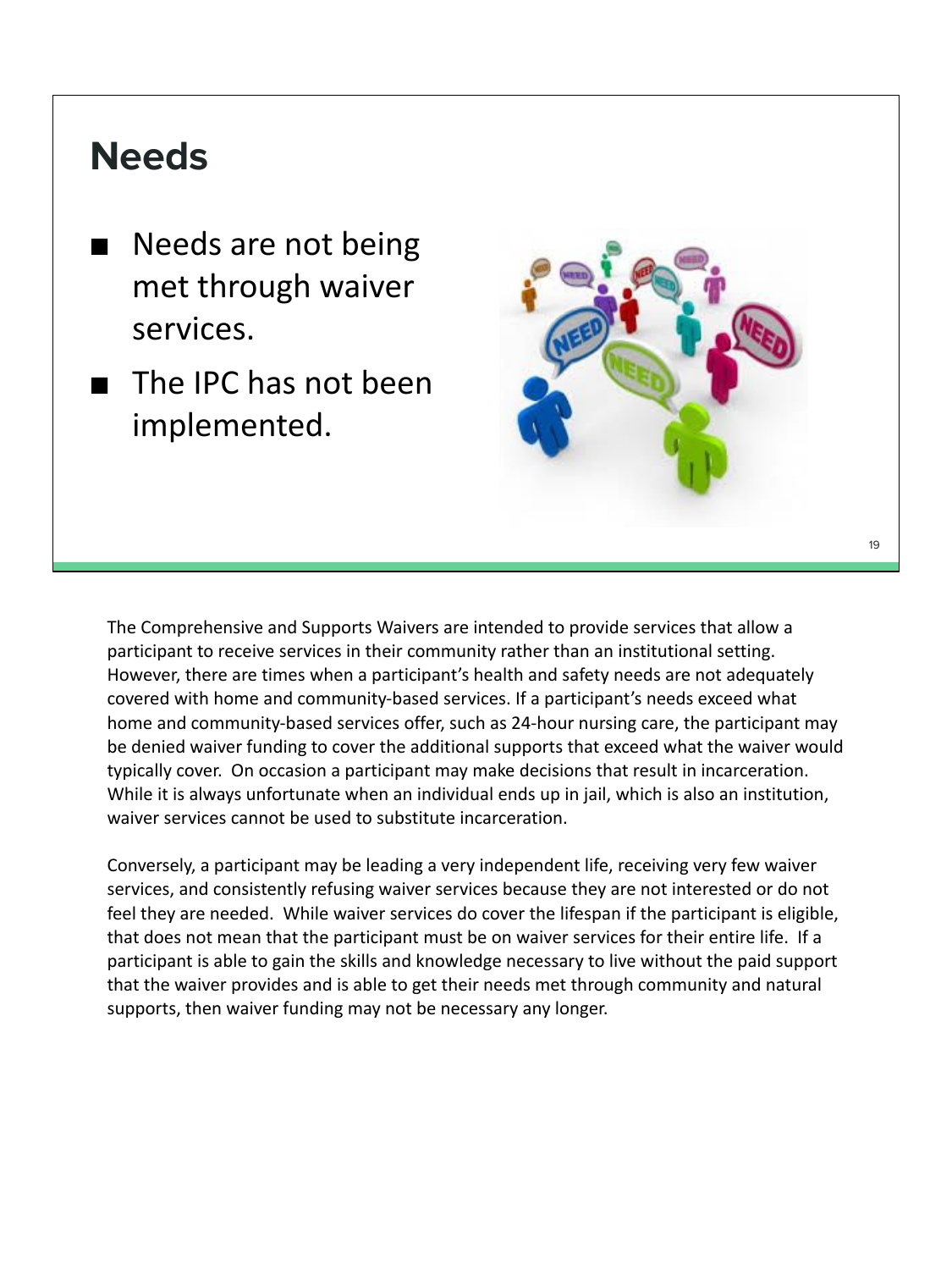#### **Funding Availability**

- The Legislature has not appropriated sufficient fiscal resources.
- Funding for requested service is available through another source.
- Educational services are available.

As mentioned earlier, waiver services are not entitlements, so funding is not automatically available to every person who is eligible for services. The Wyoming Legislature appropriates a budget for waiver services, and the Division is obligated to work within the budget. If the Legislature has not appropriated enough money to fund everyone who is eligible for services, then the Division must institute a wait list. The Division currently places newly eligible individuals on a wait list, which is funded on a first come, first served basis.

Since Medicaid is the payer of last resort, funding for services that could be covered through other sources such as the DVR, the Department of Education or the Department of Family Services, or third party insurance carriers, will be denied.

As a reminder, participants are eligible to receive educational services through the school year in which they turn 21 years old. If a participant is eligible for school services, they may be denied waiver funding for services that are typically covered through the school system.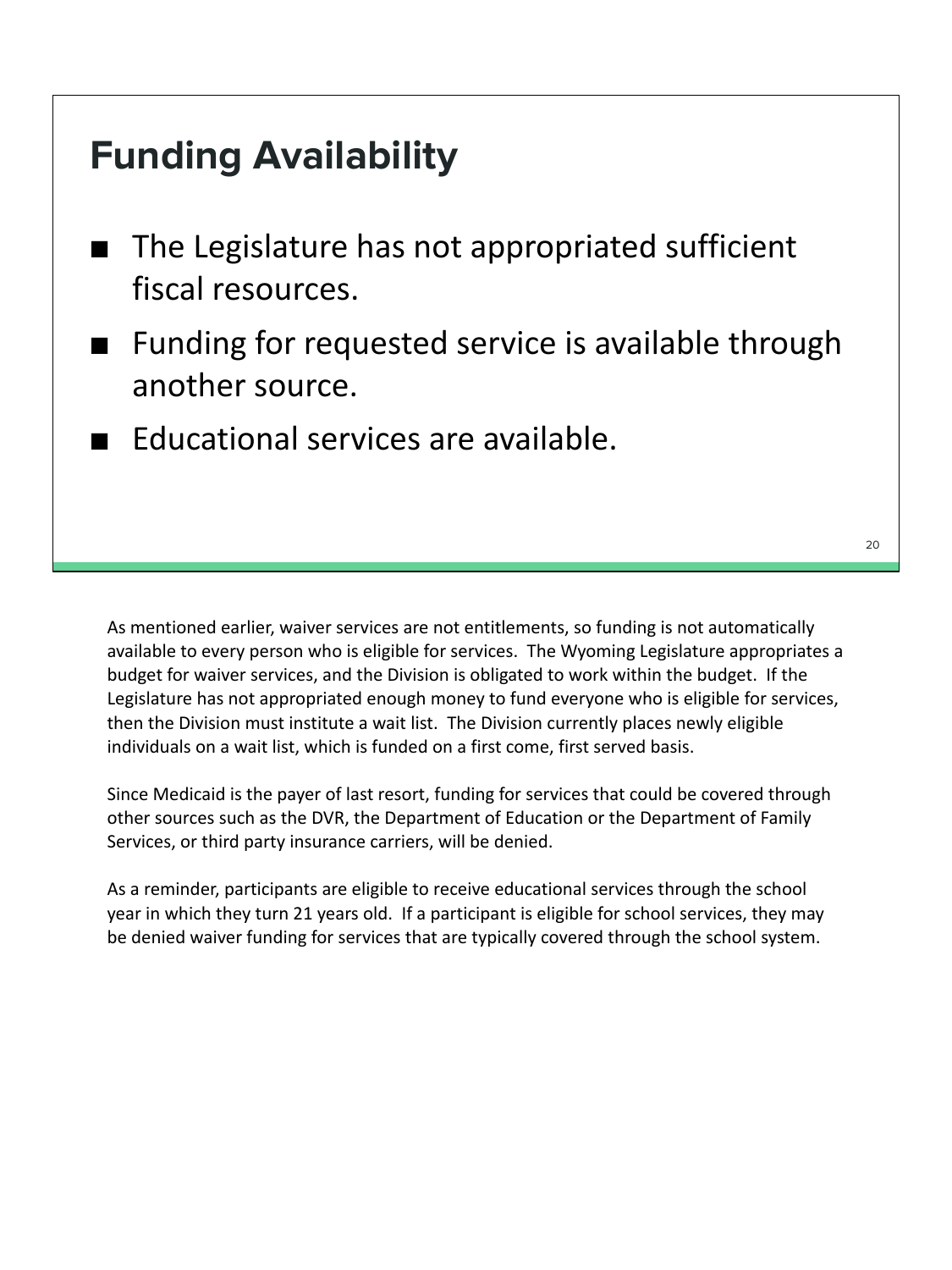## **Supporting Participants Who Lose Waiver Funding**



- File a reconsideration or fair hearing request.
- Link to other federal, state, or local programs.

In some situations, a participant may be entitled to a reconsideration or fair hearing to dispute the Division's decision to deny or revoke waiver funding. If requested by the participant, applicant, or legally authorized representative, case managers must support them in submitting that request. It is extremely important that case managers understand when a reconsideration or fair hearing is appropriate. Not all funding decisions that adversely affect a participant are subject to the fair hearing process. More information on reconsiderations and fair hearings can be found in Chapter 4 of the Department of Health's Medicaid Rules.

When a participant is denied waiver funding, the case manager must support the participant in finding other federal, state, or local services, including services offered through DVR, religious and charitable organizations, and public housing and financial assistance. Case managers must be knowledgeable of the programs and services offered in the communities they serve.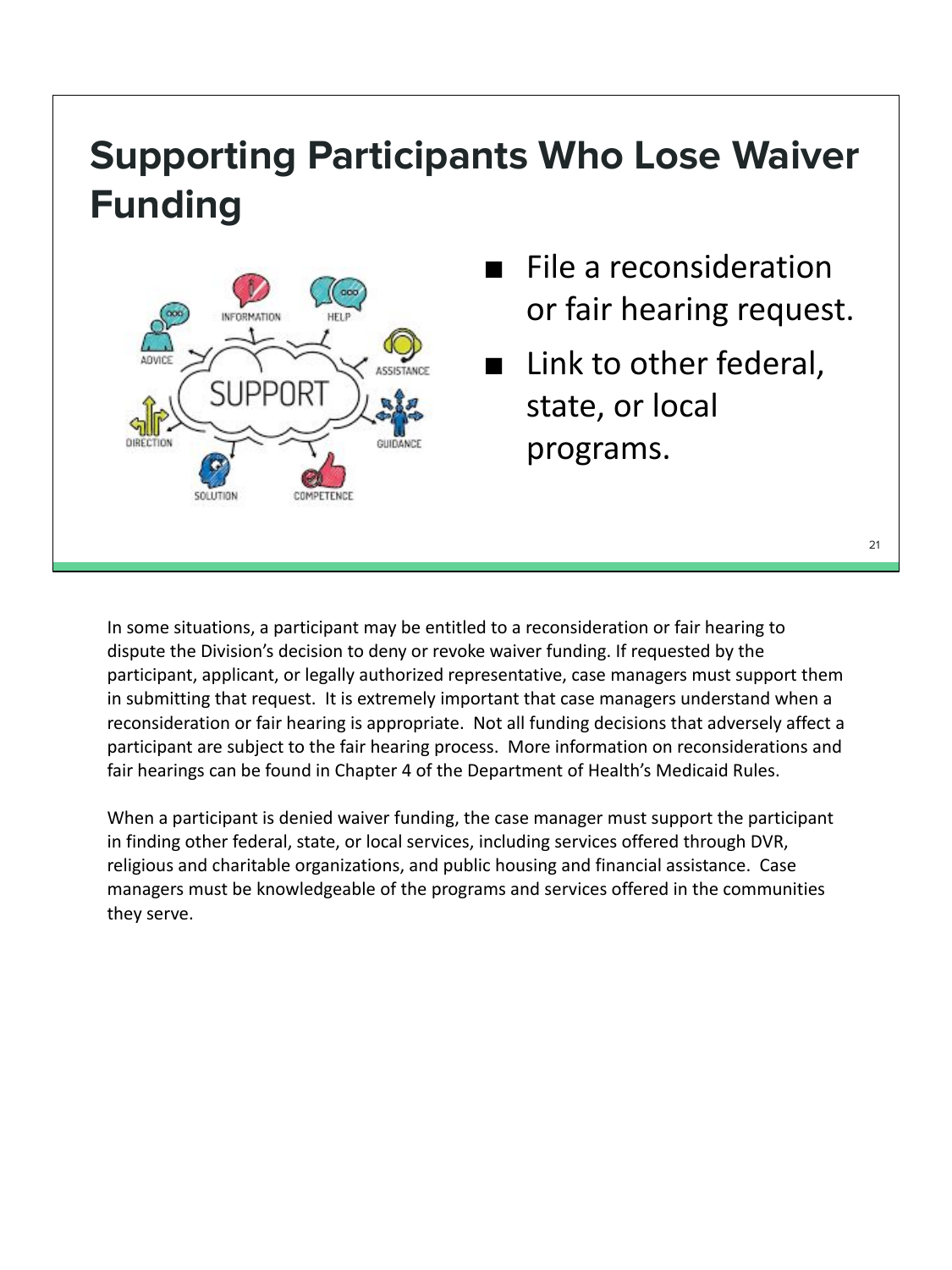# **TAKEAWAYS**

- 1. A participant's IBA is assigned based on the waiver and approved methodology.
- 2. A participant's IBA will change only if specific situations occur.
- 3. Case managers must be knowledgeable of the prohibited uses of waiver funding and reasons why waiver funding may be denied.

Before we end today, we'd like to remind case managers of the key takeaways of today's training.

- 1. A participant's IBA is assigned based on the waiver in which they are enrolled. The IBA assigned to participants enrolled on the Supports Waiver is outlined in the Supports Waiver Agreement. If a participant is receiving Comprehensive Waiver services, their IBA is calculated using a methodology approved by CMS.
- 2. A participant's IBA will change only if specific situations occur, such as a participant aging up or having a change in their life that meets the criteria for an ECC request. Case managers must use the tools provided by the Division to understand how an ECC request may affect the participant's IBA.
- 3. Chapter 46, Sections 16 and 17 clearly outline the prohibited uses of waiver funding and reasons why waiver funding may be denied. Case managers must be knowledgeable of these provisions and ensure that participant IPCs do not violate these rules.